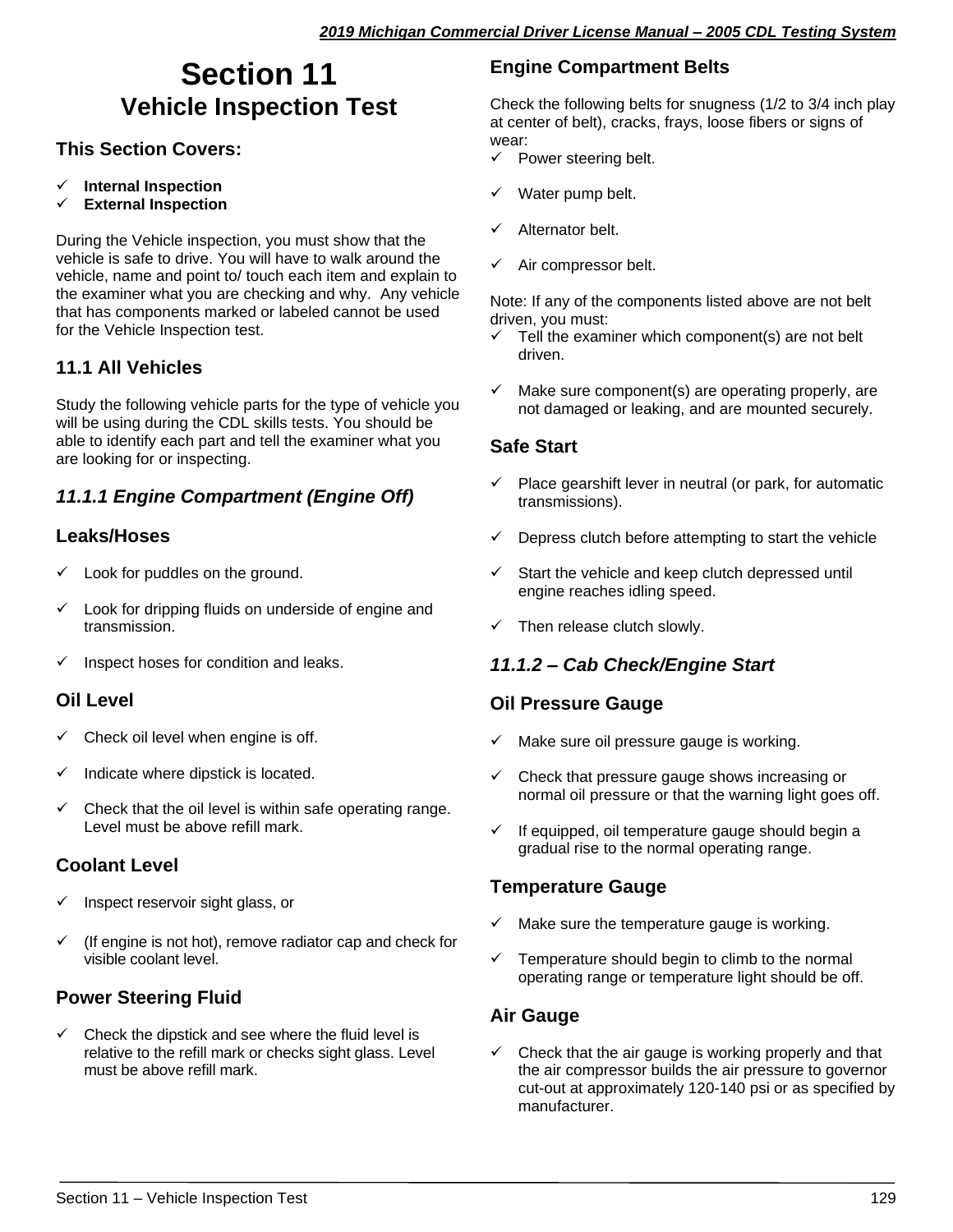#### *2019 Michigan Commercial Driver License Manual – 2005 CDL Testing System*

#### **Ammeter/Voltmeter**

 $\checkmark$  Check that gauges show alternator and/or generator is charging or that warning light is off.

## **Mirrors and Windshield**

- Mirrors should be clean and adjusted properly from the inside.
- Windshield should be clean with no illegal stickers, no obstructions, or damage to the glass.

## **Emergency Equipment**

- Check for spare electrical fuses.
- Check for three red reflective triangles and 6 fuses or 3 liquid burning flares.
- $\checkmark$  Check that the fire extinguisher is properly charged and securely mounted.

Note: If the vehicle is not equipped with electrical fuses, you must mention this to the examiner.

## **Wipers/Washers**

- Check that wiper arms and blades are secure, not damaged, and operate smoothly.
- ✓ If equipped, windshield washers must operate correctly.

#### **Lights/Reflectors/Reflector Tape Condition (Sides & Rear)**

- $\checkmark$  Test that dash indicators work when corresponding lights are turned on:
	- Left turn signal.
	- Right turn signal.
	- Four-way emergency flashers.
	- High beam headlight.
	- Anti-lock Braking System (ABS) indicator.
- ✓ Check that all external lights and reflective equipment are clean and functional and none or broken or missing. Light and reflector checks include verification of correct color:
	- Clearance lights (red on rear, amber elsewhere).
	- Headlights (high and low beams).
	- Taillights.
	- Backing lights.
	- Turn signals.
	- Four-way flashers.
	- Brake lights.
	- Red reflectors (on rear) and amber reflectors (elsewhere).
	- Reflector tape condition

Note: Checks of brake, turn signal and four-way flasher functions must be done separately.

#### **Horn**

Check that air horn and/or electric horn work.

#### **Heater/Defroster**

Test that the heater and defroster work.

#### **Parking Brake Check**

- With air pressure built to governor cutout and the parking brake engaged (trailer brakes released on combination vehicles), check that the parking brake will hold vehicle by gently trying to pull forward with parking brake on.
- With air pressure built to governor cutout, the parking brake released and the trailer parking brake engaged (combination vehicles only), check that the trailer parking brake will hold vehicle by gently trying to pull forward with the trailer parking brake on.

## **Hydraulic Brake Check**

- $\checkmark$  Pump the brake pedal three times, then hold it down for five seconds. The brake pedal should not move (depress) during the five seconds.
- $\checkmark$  If equipped with a hydraulic brake reserve (back-up) system, with the key off, depress the brake pedal and listen for the sound of the reserve system electric motor.
- $\checkmark$  Check that the warning buzzer or light is off.

#### **Air Brake Check (Air Brake Equipped Vehicles Only)**

Failure to perform all three components of the air brake check correctly will result in an automatic failure of the vehicle inspection test. Air brake safety devices vary. However, this procedure is designed to see that any safety device operates correctly as air pressure drops from normal to a low air condition. For safety purposes, in areas where an incline is present, you will use wheel chocks during the air brake check. The proper procedures for inspecting the air brake system are as follows:

 $\checkmark$  With the air pressure built up to governor cutoff (120 – 140 psi), shut off the engine leaving the key in the "on" or "battery charge" position, chock your wheels if necessary, release the parking brake (all vehicles), and the tractor protection valve (combination vehicle) and fully apply the foot brake. Hold the foot brake for one minute. Check the air gauge to see if the air pressure drops more than three pounds in one minute (single vehicle) or four pounds in one minute (combination vehicle).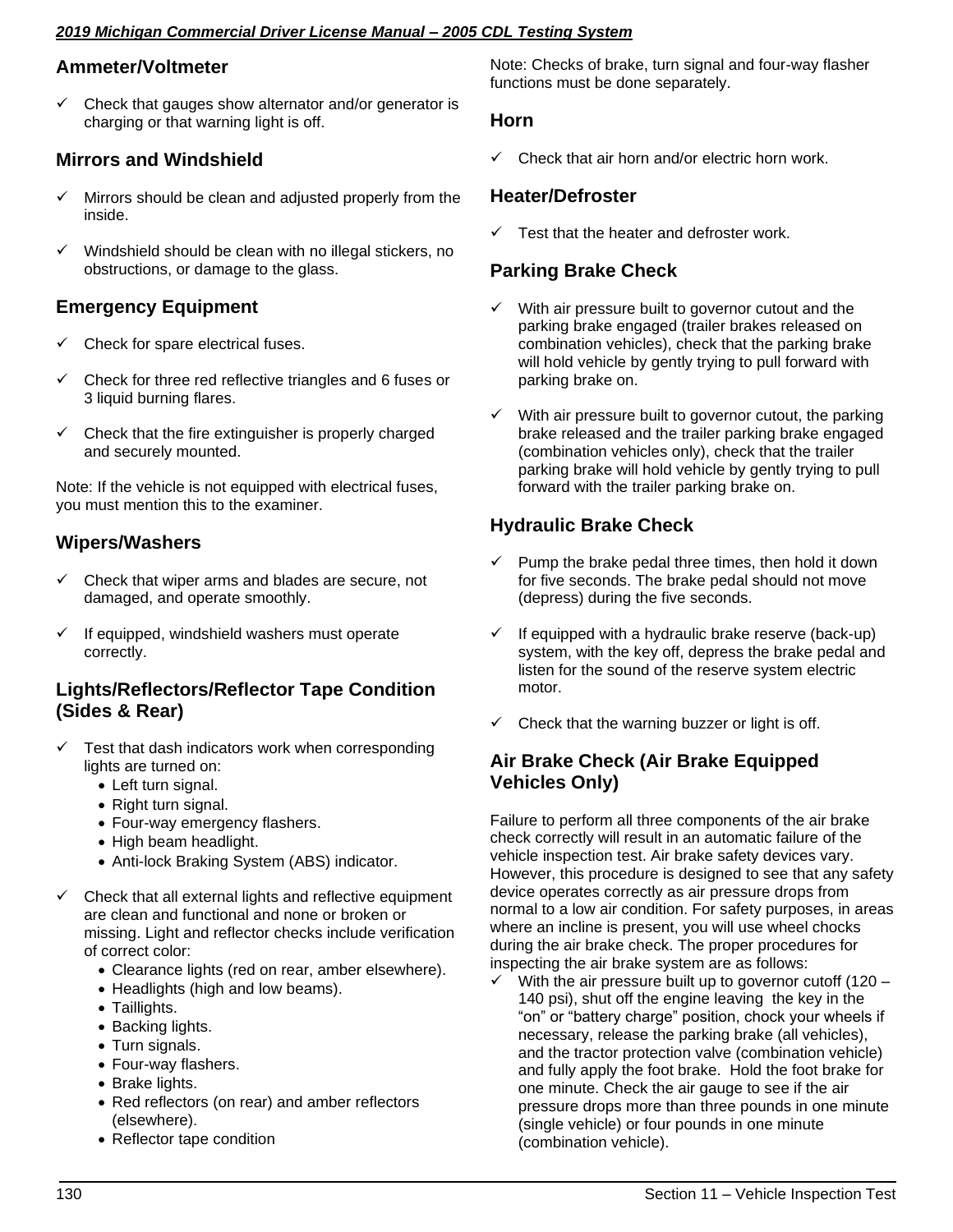- $\checkmark$  Begin fanning off the air pressure by rapidly applying and releasing the foot brake. Low air warning devices (buzzer, light, flag) should activate before air pressure drops below 55 psi or level specified by the manufacturer.
- Continue to fan off the air pressure. At approximately 40 psi on a tractor-trailer combination vehicle (or level specified by the manufacturer), the tractor protection valve and parking brake valve should close (pop out). On other combination vehicle types and single vehicle types, the parking brake valve should close (pop out).

## **Service Brake Check**

You will be required to check the application of air or hydraulic service brakes**.** This procedure is designed to determine that the brakes are working correctly and that the vehicle does not pull to one side or the other.

Pull forward at 5 mph, apply the service brake and stop. Check to see that the vehicle does not pull to either side and that it stops when brake is applied.

## **Safety Belt**

Check that the safety belt is securely mounted, adjusts, latches properly and is not ripped or frayed.

## **11.2 – External Inspection (All Vehicles)**

## *11.2.1– Steering*

## **Steering Box/Hoses**

Check that the steering box is securely mounted and not leaking. Look for any missing nuts and/or, bolts. Check for power steering fluid leaks or damage to power steering hoses.

## **Steering Linkage**

See that connecting links, arms, and rods from the steering box to the wheel are not worn or cracked. Check that joints and sockets are not worn or loose and that there are no missing nuts, bolts, or cotter keys.

## *11.2.2 – Suspension*

## **Springs/Air/Torque**

Look for missing, shifted, cracked, or broken leaf springs. ✓ Look for broken or distorted coil springs.

- If vehicle is equipped with torsion bars, torque arms, or other types of suspension components, check that they are not damaged and are mounted securely.
- Air ride suspension should be checked for damage and leaks.

#### **Mounts**

 $\checkmark$  Look for cracked or broken spring hangers, missing or damaged bushings, and broken, loose, or missing bolts, u-bolts or other axle mounting parts. (The mounts should be checked at each point where they are secured to the vehicle frame and axle[s]).

#### **Shock Absorbers**

 $\checkmark$  See that shock absorbers are secure and that there are no leaks.

Note: Be prepared to perform the same suspension components inspection on every axle (power unit and trailer, if equipped).

## *11.2.3 – Brakes*

## **Slack Adjustors and Pushrods**

- Look for broken, loose, or missing parts.
- $\checkmark$  For manual slack adjustors, the brake pushrod should not move more than one inch (with the brakes released) when pulled by hand.

## **Brake Chambers**

 $\checkmark$  See that brake chambers are not leaking, cracked, or dented and are mounted securely. There are no loose or missing clamps.

## **Brake Hoses/Lines**

 $\checkmark$  Look for cracked, worn, or leaking hoses, lines, and couplings.

## **Drum Brake**

- ✓ Check for cracks, dents, or holes. Also check for loose or missing bolts.
- Check for contaminates such debris or oil/grease.
- $\checkmark$  Brake linings (where visible) should not be worn dangerously thin.

## **Brake Linings**

On some brake drums, there are openings where the brake linings can be seen from outside the drum. For this type of drum, check that a visible amount of brake lining is showing.

Note: Be prepared to perform the same brake components inspection on every axle (power unit and trailer, if equipped).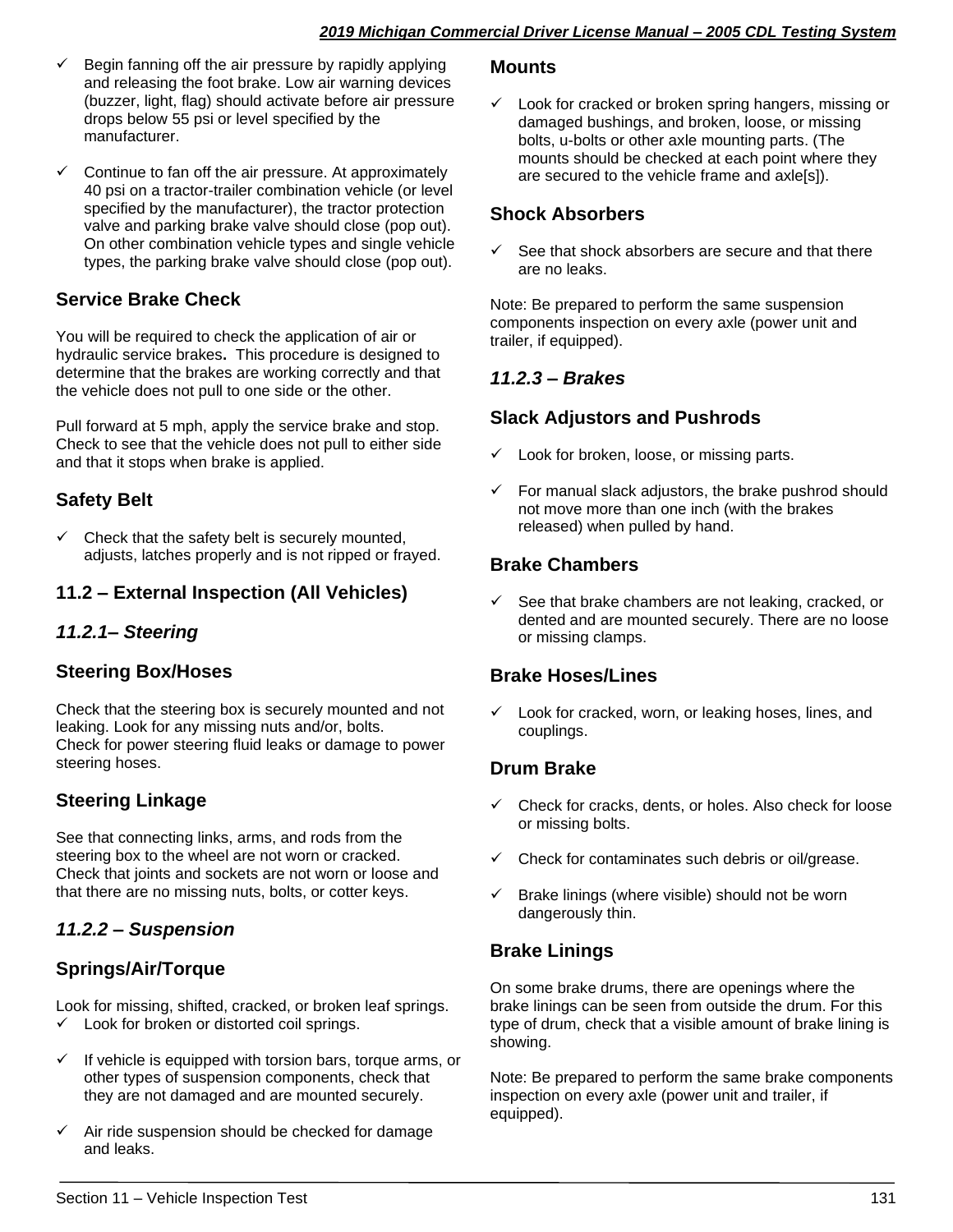#### *2019 Michigan Commercial Driver License Manual – 2005 CDL Testing System*

## *11.2.4 – Wheels*

#### **Rims**

- Check for damaged or bent rims. Rims cannot have welding repairs.
- Check rims for rust trails that may indicate the rim is loose on the wheel.

## **Tires**

The following items must be inspected on every tire:

- Tread depth: Check for minimum tread depth (4/32 on steering axle tires, 2/32 on all other tires).
- $\checkmark$  Tire condition: Check that tread is evenly worn and look for cuts or other damage to tread or sidewalls. Also, make sure that valve caps and stems are not missing, broken, or damaged.
- $\checkmark$  Tire inflation: Check for proper inflation by using a tire gauge. Note: You will not get credit if you simply kick the tires or use a mallet to check for proper inflation.

## **Hub Oil Seals/Axle Seals**

See that hub oil/grease seals and axle seals are not leaking and, if wheel has a sight glass, oil level is adequate.

## **Lug Nuts**

- Check that all lug nuts are present, free of cracks and distortions, and show no signs of looseness such as rust trails or shiny threads.
- ✓ Make sure all bolt holes are not cracked or distorted.

## **Spacers or Budd Spacing**

- $\checkmark$  If equipped, check that spacers are not bent, damaged, or rusted through; and are centered with dual tires evenly separated.
- $\checkmark$  Check the space between the tires for debris and/or foreign objects.

**Note:** Be prepared to perform the same wheel inspection on every axle (power unit and trailer, if equipped).

## *11.2.5 – Side of Vehicle*

## **Door(s)/Mirror(s)**

- $\checkmark$  Check that door(s) are not damaged and that they open and close properly from the outside.
- ✓ Hinges should be secure with seals intact.

 $\checkmark$  Check that mirror(s) and mirror brackets are not damaged and are mounted securely with no loose fittings.

## **Fuel Tank**

 $\checkmark$  Check that tank(s) are secure, cap(s) are tight, and that there are no leaks from tank(s) or lines.

## **Drive Shaft**

- See that drive shaft is not bent or cracked.
- ✓ Couplings should be secure and free of foreign objects.

#### **Exhaust System**

- $\checkmark$  Check system for damage and signs of leaks such as rust or carbon soot. Exhaust system should not have cracks, holes or severe dents
- $\checkmark$  System should be connected tightly and mounted securely.

#### **Frame**

✓ Look for cracks, broken welds, holes or other damage to the longitudinal frame members, cross members, box, and floor.

## *11.2.6 – Rear of Vehicle*

## **Splash Guards**

 $\checkmark$  If equipped, check that splash guards or mud flaps are not damaged and are mounted securely.

## **Doors/Ties/Lifts**

- Check that doors and hinges are not damaged and that they open, close, and latch properly from the outside, if equipped.
- Ties, straps, chains, and binders must also be secure.
- $\checkmark$  If equipped with a cargo lift, look for leaking, damaged or missing parts and explain how it should be checked for correct operation.
- Lift must be fully retracted and latched securely.

## *11.2.7 – Tractor/Coupling*

#### **Air/Electric Lines**

Listen for air leaks. Check that air hoses and electrical lines are not cut, chafed, spliced, or worn (steel braid should not show through).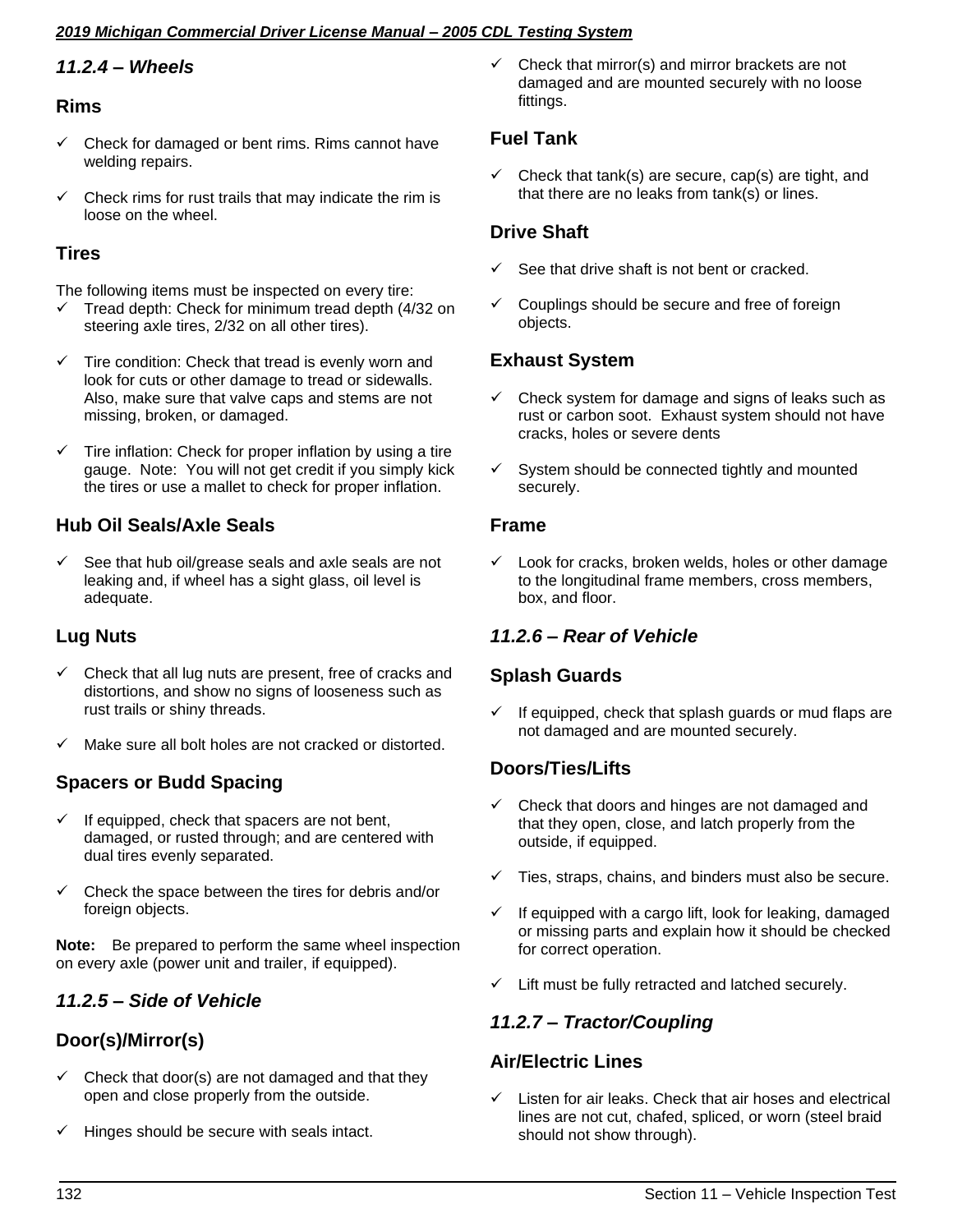✓ Make sure air and electrical lines are not tangled, pinched, or dragging against tractor parts.

## **Catwalk/Steps**

- $\checkmark$  Check that the catwalk is solid, clear of objects, and securely bolted to tractor frame.
- ✓ Check that steps leading to the cab entry and catwalk (if equipped) are solid, clear of objects, and securely bolted to tractor frame.

## **Mounting Bolts**

- ✓ Look for loose or missing mounting brackets, clamps, bolts, or nuts. Both the fifth wheel and the slide mounting must be solidly attached.
- Check for loose or missing mounting bolts and for broken welds for pintle hook or other type of hitch mount, and tongue/draw-bar assembly to ensure that they are solidly attached in place.
- $\checkmark$  On other types of coupling systems (i.e., ball hitch, pintle hook, etc.), inspect all coupling components and mounting brackets for missing or broken parts.

## **Hitch Release Lever**

 $\checkmark$  Check to see that the hitch release lever is in place and is secure.

## **Locking Jaws**

- Look into fifth wheel gap and check that locking jaws are fully closed around the kingpin.
- $\checkmark$  On other types of coupling systems (i.e., ball hitch, pintle hook, etc.), inspect the locking mechanism for missing or broken parts and make sure it is locked securely. If present, safety cables or chains must be secure and free of kinks and excessive slack.

## **5 th Wheel Skid Plate**

 $\checkmark$  Check for proper lubrication and that 5<sup>th</sup> wheel skid plate is securely mounted to the platform and that all bolts and pins are secure and not missing.

## **Platform (Fifth Wheel)**

 $\checkmark$  Check for cracks or breaks in the platform structure which supports the fifth wheel skid plate.

## **Release Arm (Fifth Wheel)**

 $\checkmark$  If equipped, make sure the release arm is in the engaged position and the safety latch is in place.

## **Kingpin/Apron/Gap**

- $\checkmark$  Explain that locking jaws holds kingpin in place and that the kingpin is not bent or damaged.
- $\checkmark$  Make sure the visible part of the apron is not bent, cracked, or broken.
- $\checkmark$  Check that the trailer is lying flat on the fifth wheel skid plate (no gap).
- $\checkmark$  Check for kingpin lock.

## **Locking Pins (Fifth Wheel)**

- $\checkmark$  If equipped, look for loose or missing pins in the slide mechanism of the sliding fifth wheel. If air powered, check for leaks.
- $\checkmark$  Make sure locking pins are fully engaged.
- $\checkmark$  Check that the fifth wheel is positioned properly so that the tractor frame will clear the landing gear during turns.

## **Sliding Pintle**

 $\checkmark$  Check the sliding pintle hook for excessive wear and to ensure it is secure with no loose or missing nuts or bolts and cotter pin is in place.

## **Tongue or Draw-bar**

- $\checkmark$  Check that the tongue/draw-bar is not bent or twisted and checks for broken welds and stress cracks.
- $\checkmark$  Check that the tongue/draw-bar eye is not worn excessively.

## **Tongue Storage Area**

- $\checkmark$  Check that the storage area is solid and secured to the tongue.
- $\checkmark$  Check that cargo in the storage area i.e. chains, binders, etc. are secure.

## **11.3 – School Bus Only**

## **Emergency Equipment**

- $\checkmark$  In addition to checking for spare electrical fuses (if equipped), three red reflective triangles, 6 fuses or 3 liquid burning flares and a properly charged and rated fire extinguisher, school bus drivers must also inspect the following emergency equipment:
	- Emergency Kit
	- Body Fluid Cleanup Kit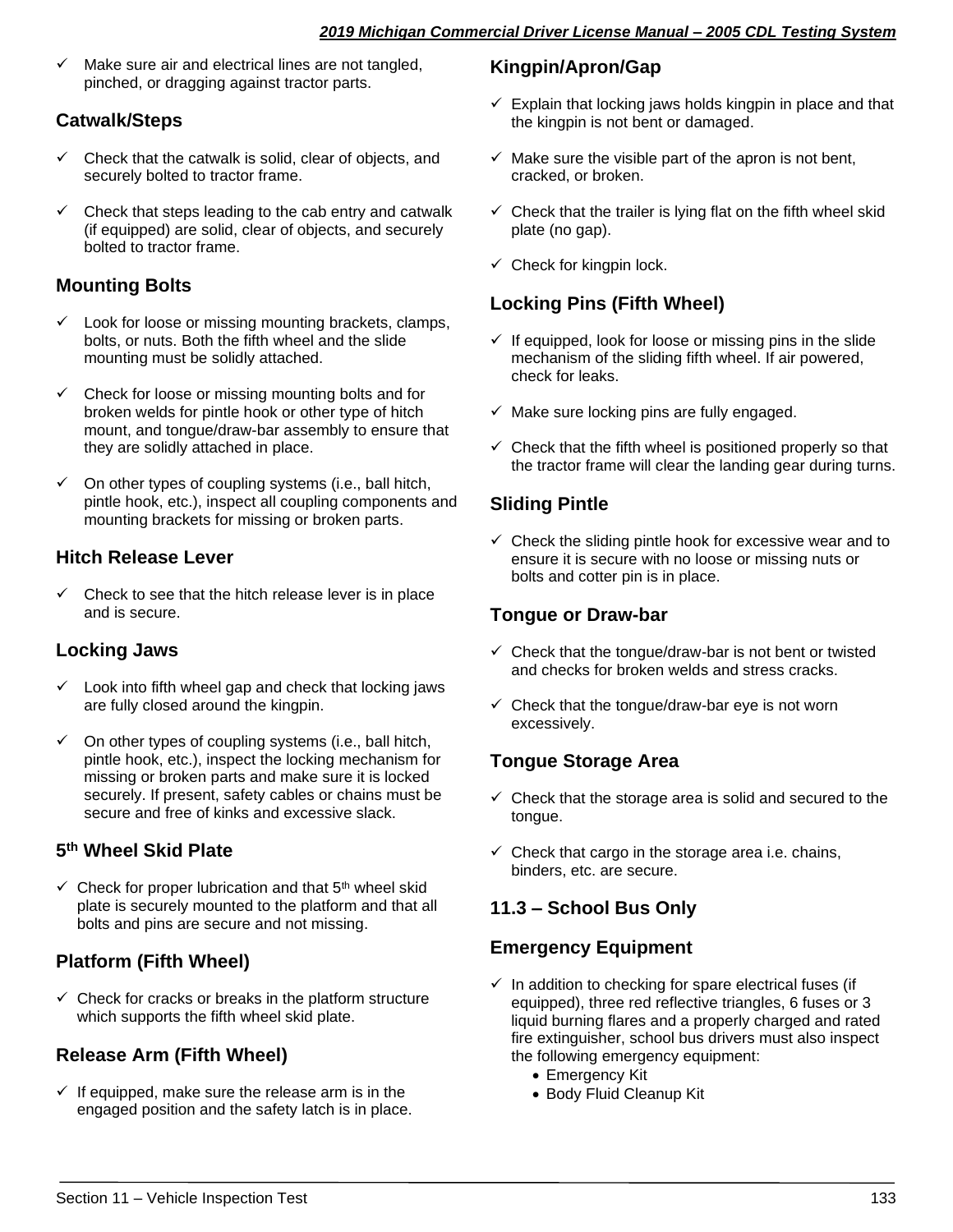#### *2019 Michigan Commercial Driver License Manual – 2005 CDL Testing System*

## **Lighting Indicators**

- $\checkmark$  In addition to checking the lighting indicators listed in Section 10.2 of this manual, school bus drivers must also check the following lighting indicators (internal panel lights):
	- Alternately flashing amber lights indicator, if equipped.
	- Alternately flashing red lights indicator.
	- Strobe light indicator, if equipped.

## **Lights/Reflectors**

- In addition to checking the lights and reflective devices listed in Section 10.2 of this manual, school bus drivers must also check the following (external) lights and reflectors:
	- Strobe light, if equipped is operational and is not broken.
	- Stop arm light, if equipped.
	- Alternately flashing amber lights, if equipped are operational and not broken.
	- Alternately flashing red lights, on both the front and back of the vehicle are operational and not broken.

## **Student Mirrors**

- In addition to checking the external mirrors, school bus drivers must also check the internal and external mirrors used for observing students:
	- Check for proper adjustment.
	- Checks that all internal and external mirrors and mirror brackets are not damaged and are mounted securely with no loose fittings.
	- Checks that visibility is not impaired due to dirty mirrors.

## **Stop Arm/Safety Arm**

If equipped, check the stop arm to see that it is mounted securely to the frame of the vehicle. Also, check for loose fittings and damage. Check that stop arm extends fully when operated.

## **Passenger Entry/Lift**

- $\checkmark$  Check that the entry door is not damaged, operates smoothly, and closes securely from the inside.
- $\checkmark$  Hand rails are secure and the step light is working, if equipped.
- $\checkmark$  The entry steps must be clear with the treads not loose or worn excessively.
- $\checkmark$  If equipped with a handicap lift, look for leaking, damaged, or missing parts and explain how lift should be checked for correct operation. Lift must be fully retracted and latched securely.

## **Emergency Exit**

- $\checkmark$  Demonstrate that at least one emergency exit is not damaged, operates smoothly, and closes securely from the inside.
- Check that release handle can be operated properly from both inside and outside the vehicle.
- ✓ Point out and describe how all other emergency exits operate.
- $\checkmark$  Check that any emergency exit warning devices are working properly.

## **Seating**

- Look for broken seat frames and check that seat frames are firmly attached to the floor.
- $\checkmark$  Check that seat cushions are attached securely to the seat frames.

## **11.4 – Trailer**

## *11.4.1 – Trailer Front*

## **Air/Electrical Connections**

- $\checkmark$  Check that trailer air connectors are sealed and in good condition.
- $\checkmark$  Make sure glad hands are locked in place, free of damage or air leaks.
- $\checkmark$  Make sure the trailer electrical plug is firmly seated and locked in place.

## **Header Board**

- If equipped, check the header board to see that it is secure, free of damage, and strong enough to contain cargo.
- $\checkmark$  If equipped, the canvas or tarp carrier must be mounted and fastened securely.
- $\checkmark$  On enclosed trailers, check the front area for signs of damage such as cracks, bulges, or holes.

## *11.4.2 – Side of Trailer*

#### **Landing Gear**

- Check that the landing gear is fully raised, has no missing parts, crank handle is secure, and the support frame and landing pads are not damaged.
- If power operated, check for air or hydraulic leaks.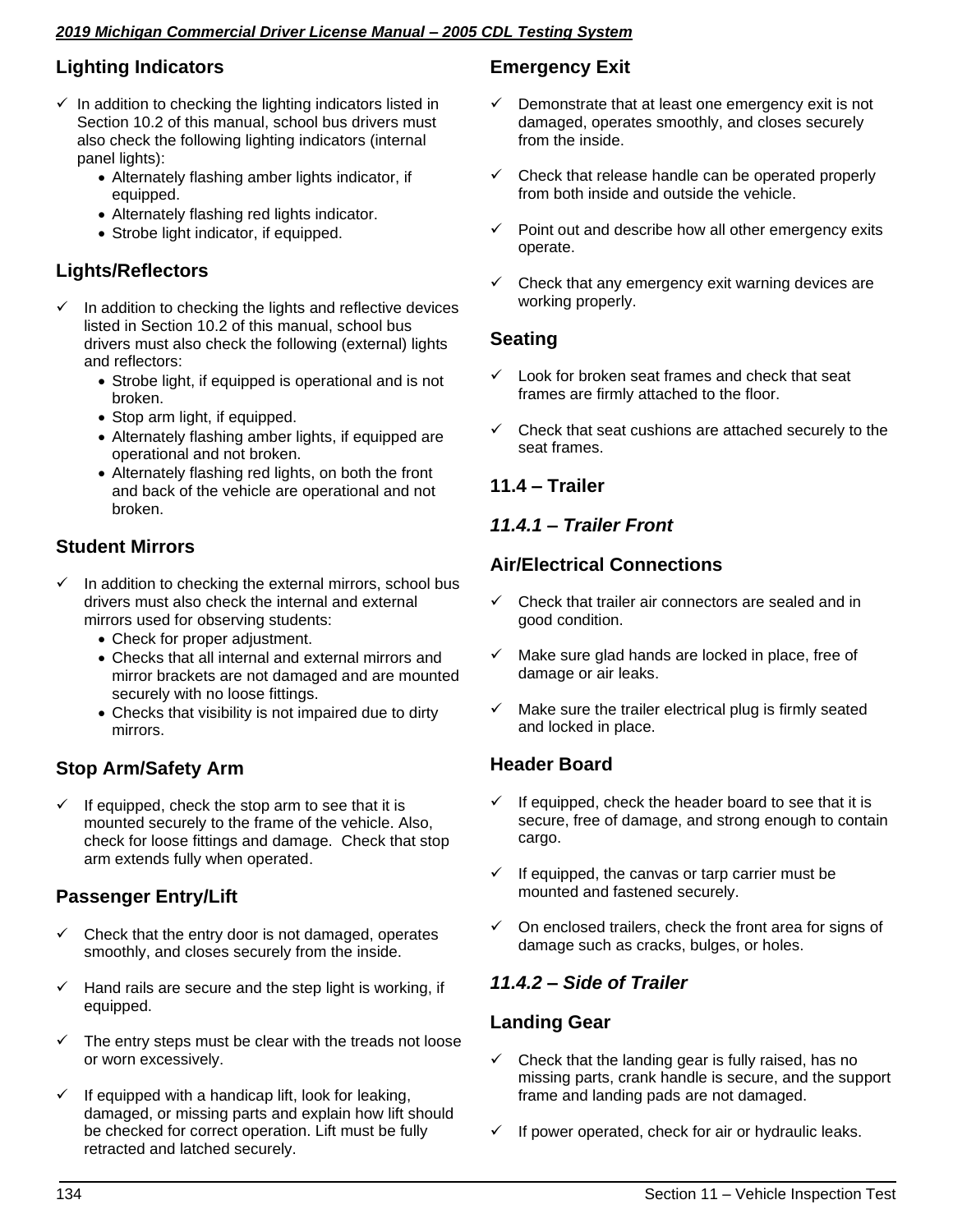## **Doors/Ties/Lifts**

- $\checkmark$  If equipped, check that doors are not damaged. Check that doors open, close, and latch properly from the outside.
- Check that ties, straps, chains, and binders are secure.
- If equipped with a cargo lift, look for leaking, damaged or missing parts and explain how it should be checked for correct operation.
- $\checkmark$  Lift should be fully retracted and latched securely.

#### **Frame**

Look for cracks, broken welds, holes or other damage to the frame, cross members, box, and floor.

## **Tandem Release Arm/Locking Pins**

✓ If equipped, make sure the locking pins are locked in place and release arm is secured.

## *11.4.3 – Remainder of Trailer*

## **Remainder of Trailer**

Please refer to Section 11.2 of this manual for detailed inspection procedures regarding the following components:

- ✓ Wheels.
- ✓ Suspension system.
- Brakes.
- Doors/ties/lift.
- Splash guards.

## **11.5 – Coach/Transit Bus**

## *11.5.1 – Passenger Items*

## **Passenger Entry/Lift**

- $\checkmark$  Check that entry doors operate smoothly and close securely from the inside.
- $\checkmark$  Check that hand rails are secure and, if equipped, that the step light(s) are working.
- Check that the entry steps are clear, with the treads not loose or worn excessively.
- If equipped with a handicap lift, look for any leaking, damaged or missing part, and explain how it should be checked for correct operation.

✓ Lift should be fully retracted and latched securely.

## **Emergency Exits**

- $\checkmark$  Make sure that all emergency exits are not damaged. operate smoothly, and close securely from the inside.
- $\checkmark$  Check that any emergency exit warning devices are working.

## **Passenger Seating**

Look for broken seat frames and check that seat frames are firmly attached to the floor. Check that seat cushions are attached securely to the seat frames.

## *11.5.2 – Entry/Exit*

## **Doors/Mirrors**

- Check that entry/exit doors are not damaged and operate smoothly from the outside. Hinges should be secure with seals intact.
- $\checkmark$  Make sure that the passenger exit mirrors and all external mirrors and mirror brackets are not damaged and are mounted securely with no loose fittings.

#### *11.5.3 – External Inspection of Coach/Transit Bus*

#### **Level/Air Leaks**

See that the vehicle is sitting level (front and rear), and if air-equipped, check for audible air leaks from the suspension system.

## **Fuel Tank(s)**

See that fuel tank(s) are secure with no leaks from tank(s) or lines.

## **Baggage Compartments**

 $\checkmark$  Check that baggage and all other exterior compartment doors are not damaged, operate properly, and latch securely.

## *11.5.4 – Remainder of Coach/Transit Bus*

#### **Remainder of Vehicle**

Please refer to Section 11.2 of this manual for detailed inspection procedures for the remainder of the vehicle. Remember, the Vehicle Inspection must be passed before you can proceed to the Basic Control Skills test.